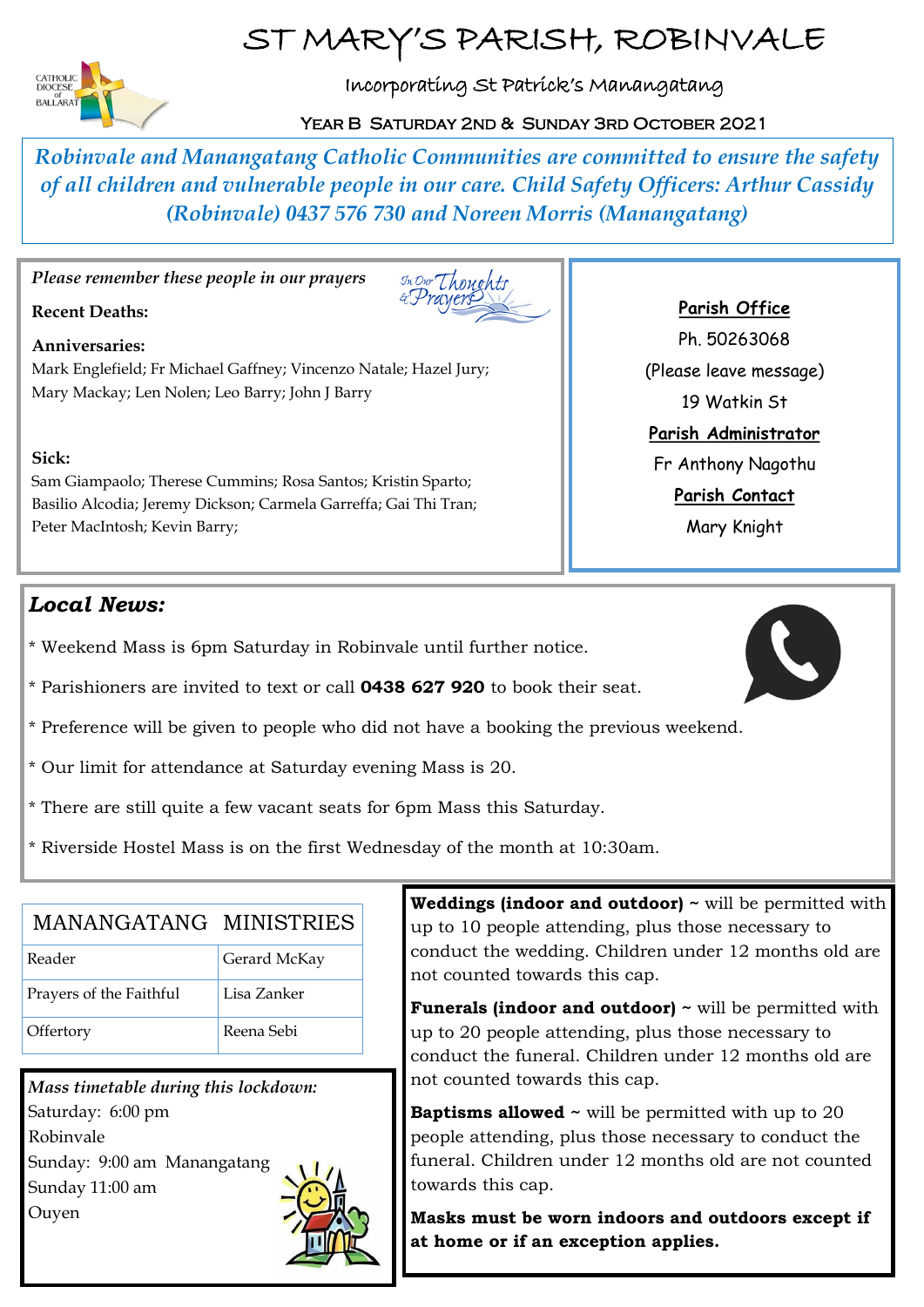# **REFLECTION by Dianne Bergant CSA**

thank you for its sound on the roof. May we

never take you for granted. Amen

In marriage, the couple does not merely receive a sacrament, they become one. They become an outward sign of the love of God. They are able to open themselves to each other in love, because God has first loved them. When they become one in marriage, they create something new, something that is a sign of the creative power of God. This in no way minimises the passionate love that they may have, or the unselfishness with which they give themselves to each other. Rather, it underscores the origin of that passion and the model of that unselfishness.

We are brothers and sisters of Christ in more than one way. First, through his incarnation, he became one of us, a little lower than the angels. He shared our human existence; he knew the highs and lows of human life. Then he redefined family relationships, claiming that blood bonds were no longer the determinant for establishing kinship. Instead, those who hear the word of God and keep it, those who commit themselves to God in faithful discipleship, are his brothers and sisters.

Marriage and other forms of discipleship make religious demands on us. Because we are taking a step into the unknown, they require a profound act of trust – trust in ourselves, trust in each other and, most importantly, trust in God. They also expect openness on our part – openness to give and openness to receive. Unfortunately we associate these characteristics with unpretentious children. While children may possess them because they are innocent, adults must repossess them because we have been recreated in Christ.

We welcome into our parish *Confirmation*  family, *Benson Geno*, *Please pray for*  son of *Vanessa and Tony Phillip Garreffa Gervasi,* whose Baptism will *who is celebrating the*  occur this weekend. His parents, along *sacrament of Confirmation*  with his godparents, Stevan & Camille *with his family and friends*  Lazzara, and parishioners, will support *this weekend.* him in his faith journey. **ST. FRANCIS OF ASSISI - FEAST DAY OCTOBER 4** St. Francis of Assisi lived his life deeply dedicated to imitating the life of Jesus, Prayer for Rain serving the poor, and taking a vow of poverty himself. As many know, he is the patron Father we thank you for the rain you have Saint of Animals and the given us that nourishes the earth and softens Environment. There are many our days. We thank you for the smell of its accounts of St. Francis respecting, preaching to, and blessing animals freshness and the brightness it brings. We

as he would a human. He is also responsible for founding the Franciscan Order, and is the inspiration for our Holy Father, Pope Francis.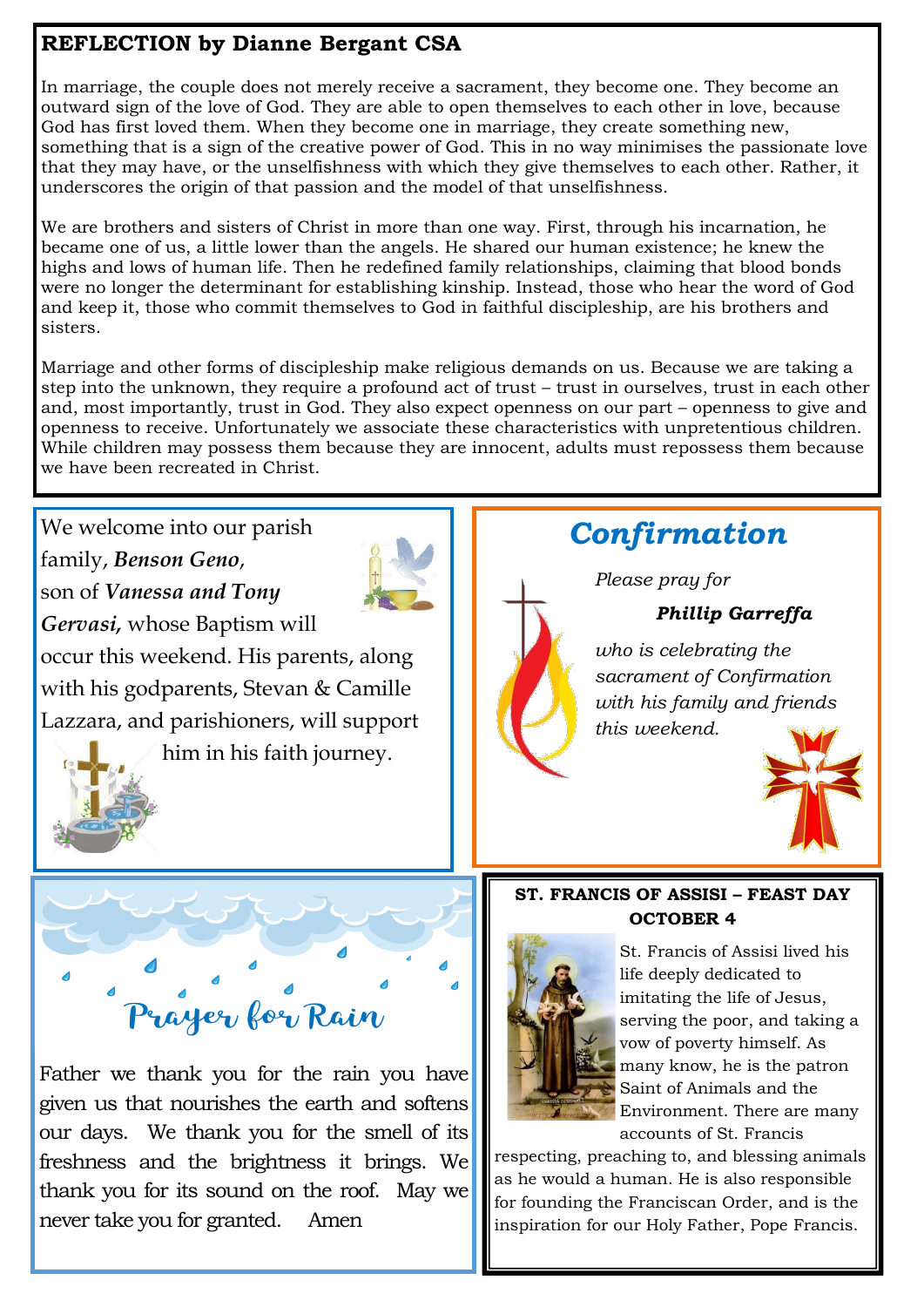Thứ Hai Tuần XXVII - Mùa Thường Niên Ngày 02 tháng 10 Các thiên thần hộ thủ lễ nhớ bắt buộc Ca nhập lễ Chúc tụng Chúa đi, các thiên sứ của Người, muôn ngàn đời hãy ca tụng suy tôn. Bài đọc 1 Thiên sứ của Ta sẽ đi trước mặt ngươi. Bài trích sách Xuất hành. 20 Đức Chúa phán như sau : "Này Ta sai thiên sứ đi trước ngươi, để giữ gìn ngươi khi đi đường và đưa ngươi vào nơi Ta đã dọn sẵn. 21 Trước mặt người, hãy ý tứ và nghe lời người. Đừng làm cho người phải chịu cay đắng ; người sẽ không tha lỗi cho các ngươi, vì danh Ta ngự trong người. 22 Nếu thực sự ngươi nghe lời người, nếu ngươi làm mọi điều Ta nói, Ta sẽ trở thành kẻ thù của kẻ thù ngươi, đối phương của đối phương ngươi. 23 Thiên sứ của Ta sẽ đi trước mặt ngươi và dẫn ngươi vào xứ người E-mô-ri, Khết, Pơ-rít-di, Ca-na-an, Khi-vi, Giơ-vút ; và Ta sẽ tiêu diệt chúng." Đáp ca Đ. Chúa truyền cho thiên sứ giữ gìn bạn trên khắp nẻo đường. 1 Hỡi ai nương tựa Đấng Tối Cao và núp bóng Đấng quyền năng tuyệt đối, 2 hãy thưa với Chúa rằng : "Lạy Thiên Chúa, Ngài là nơi con náu ẩn, là đồn luỹ chở che, con tin tưởng vào Ngài." Đ. Chúa truyền cho thiên sứ giữ gìn bạn trên khắp nẻo đường. 3 Chính Chúa gìn giữ bạn khỏi lưới kẻ thù giăng, khỏi tai ương tàn khốc. 4 Chúa phù trì che chở, dưới cánh Người, bạn có chỗ trên trời." ẩn thân : lòng Chúa tín trung là khiên che thuẫn đỡ. Đ. Chúa truyền cho thiên sứ giữ gìn bạn trên khắp nẻo đường. 5 Bạn không sợ cảnh hãi hùng đêm vắng hay mũi tên bay giữa ban ngày, 6 cả dịch khí hoành hành trong đêm tối, cả ôn thần sát hại lúc ban trưa. Đ. Chúa truyền cho thiên sứ giữ gìn bạn trên khắp nẻo đường. 10 Bạn sẽ không gặp điều ác hại, và tai ương không bén mảng tới nhà, 11 bởi chưng Người truyền cho thiên sứ giữ gìn bạn trên khắp nẻo đường. Đ. Chúa truyền cho thiên sứ giữ gìn bạn trên khắp nẻo đường. Tung hô Tin Mừng Ha-lê-lui-a. Ha-lê-lui-a. Chúc tụng Chúa đi, toàn thể thiên binh hằng hầu cận và tuân hành thánh ý. Ha-lê-lui-a. Tin Mừng Các thiên thần của họ ở trên trời không ngừng chiêm ngưỡng nhan Cha Thầy, Đấng ngự trên trời. ✠The Gospel of Jesus Christ follows St. Matthew. 1 Khi ấy, các môn đệ lại gần hỏi Đức Giê-su rằng : "Thưa Thầy, ai là người lớn nhất trong Nước Trời ?" 2 Đức Giê-su liền gọi một em nhỏ đến, đặt vào giữa các ông 3 và nói : "Thầy bảo thật anh em : nếu anh em không trở lại mà nên như trẻ nhỏ, thì sẽ chẳng được vào Nước Trời. 4 "Vậy ai tự hạ, coi mình như em nhỏ này, người ấy sẽ là người lớn nhất trong Nước Trời. 5 "Ai tiếp đón một em nhỏ như em này vì danh Thầy, là tiếp đón chính Thầy. 10 "Anh em hãy coi chừng, chớ khinh một ai trong những kẻ bé mọn này ; quả thật, Thầy nói cho anh em biết : các thiên thần của họ ở trên trời không ngừng chiêm ngưỡng nhan Cha Thầy, Đấng ngự Ca hiệp lễ Lạy Chúa, giữa chư vị thiên thần, con đàn ca kính Chúa.



The First General Assembly of the Fifth Plenary Council of Australia opens with Mass at 2.00pm AEDT from St Mary's Cathedral, Perth on Sunday, October 3. The historic event will develop concrete proposals to create a more missionary, Christ-centred Church in Australia. You can watch the live-streamed Mass and access other information on the Plenary Council website. Key moments during the First General Assembly will be live-streamed between October 3 and 10. They will include daily Masses, morning prayer for Plenary Council members

and sharing of the fruits of discernment. All found at **www.plenarycouncil.catholic.org.au** or through the diocesan website **www.ballarat.catholic.org.au** There will also be daily updates from your diocesan members on the diocesan eNews found on the site above. Please pray for all the members that we will be open to the Holy Spirit and faithful to His word!